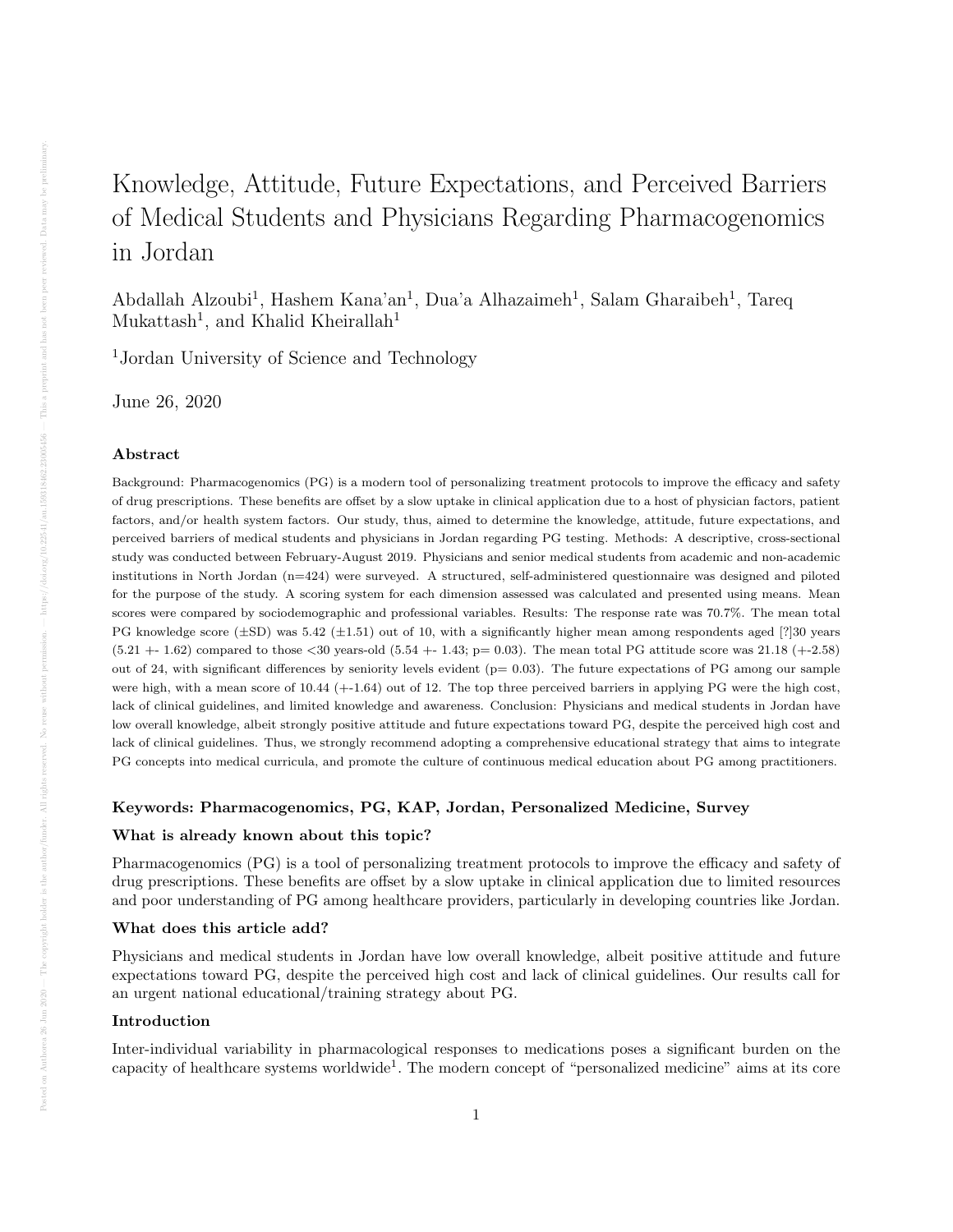to facilitate selecting the right drug for the right patient at the right dose with the minimum of adverse drug reactions (ADR)<sup>2</sup>. ADRs are a serious cause of hospitalizations and deaths in the United States<sup>3</sup>. The percentage of patients who respond positively to their medications ranges from 25-60%<sup>4</sup> . Almost 40% of patients suffer from a treatment failure, in the form of negative therapeutic effects and negligible desired benefits, necessitating switching from one medication to another<sup>5</sup>.

Non-genetic factors, such as age, weight, gender, co-morbid disease states, and drug-drug interactions, are well-documented to contribute to such variability in clinical responses to drugs<sup>6</sup>. However, genetic variation among individuals remains a principal cause of the heterogeneity of drug responses in practice<sup>7</sup>. Hence, pharmacogenomics (PG), the integrated analysis of the role of genomics on responses to drugs<sup>8</sup>, is a promising new approach that targets tailoring therapeutic regimens based on a person's genetic makeup<sup>9</sup>, thus improving the efficacy and safety of drug prescriptions<sup>10</sup>, avoiding  $\text{ADRs}^{11}$ , and enhancing patient health outcomes<sup>12</sup>. Most importantly, PG has an immense potential for improving cost-effectiveness of pharmacotherapy<sup>13</sup>.

To date, more than 100 medicines have been included in the Food and Drug Administration (FDA) repository of drugs labeled for PG analysis prior to administration<sup>14</sup>, particularly those with a narrow therapeutic index and a fatal toxic potential<sup>15</sup>, such as antineoplastic<sup>16</sup>, anticonvulsant<sup>17</sup>, and anticoagulant drugs<sup>18</sup>. However, there remains a slow uptake of PG applications in mainstream clinical care<sup>19</sup>, and many of the FDA-recommended PG tests are unfortunately not in routine use<sup>20</sup>. Although criteria for proper clinical actionability of a novel test fundamentally apply to the available PG tests<sup>21</sup>, including analytic validity<sup>22</sup>, clinical validity<sup>23</sup>, and clinical utility<sup>24</sup>, the alarming limited knowledge and awareness of PG concepts among healthcare providers seem to critically hinder its application<sup>25</sup>.

The responsibility of healthcare providers in improving the overall quality of clinical care has incentivized recent efforts to integrate PG testing in clinical practice<sup>26</sup>. Pharmacists and physicians alike are nowadays aware of the need to adjust their clinical roles to become more patient-oriented towards enhancing implementation of personalized pharmacotherapy services<sup>27</sup>. However, limited resources and poor understanding of PG persist to be a problem in developing countries like Jordan<sup>28</sup>. Furthermore, there are currently no comprehensive studies exploring correlates of PG practice among the whole stratum of medical students, interns, residents, and specialists, from all fields of medical practice in Jordan. Thus, this study aimed to assess the knowledge, attitude, future expectations, and practice of medical students and clinicians in hospitals in Northern Jordan regarding PG testing, in addition to determining their perceived barriers to its application.

## Methods

Study design, population, and settings:

A descriptive, cross-sectional study was conducted in the period February to August 2019. The study population included senior medical students in their 4th year of study and above at Jordan University of Science and Technology (JUST) and Yarmouk University (YU), in addition to interns, residents, general practitioners (GP), and specialist doctors. Study settings included academic institutions like King Abdullah University Hospital (KAUH), hospitals of the Ministry of Health (MOH) and the Royal Medical Services (RMS), private clinics and hospitals, and Non-Governmental Organizations (NGOs) in Northern Jordan. A questionnaire was specifically developed and piloted for the purpose of this study. Face-to-face interviews were carried out with eligible participants to explain the aim of the study, collect the informed consents, and to distribute the questionnaire.

## Sampling technique:

All senior medical students, interns, residents, GPs, and specialists studying or working in the above stated hospitals were eligible to participate in the study. Multi-stage sampling technique was used to recruit eligible participants. Students from the two participating medical schools were approached before their lectures and asked to participate. Those who agreed to take part in the study where scheduled for an interview. One teaching hospital (KAUH), three MOH hospitals, and two RMS hospitals, representing all major hospitals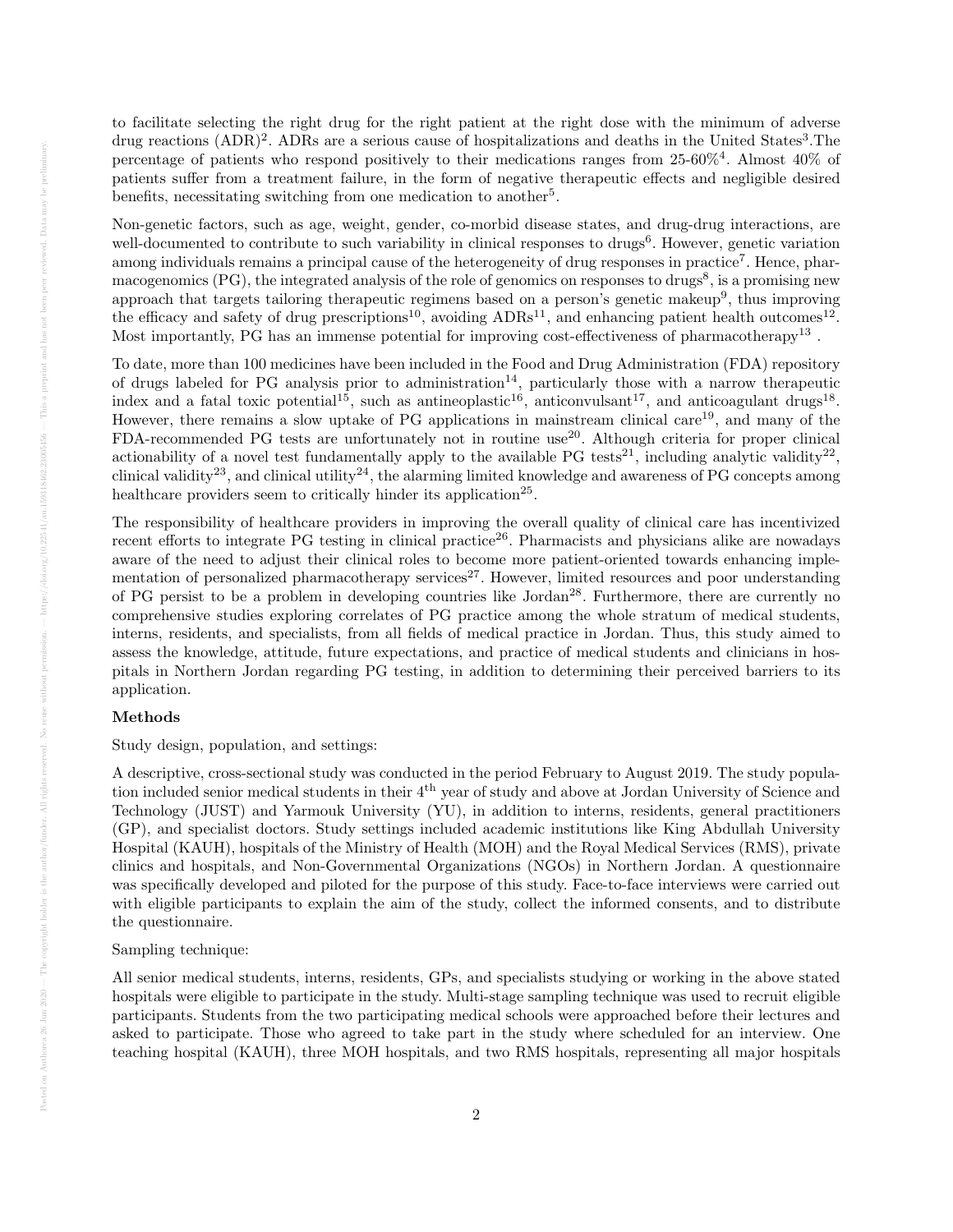in North Jordan, were utilized to recruit interns, residents, GPs, and specialists. Two days of the week were randomly selected to recruit participants from the major departments/division within each hospital. During which, the researcher randomly approached eligible participants before attending their clinics and asked them to participate. Those who agreed to take part in the study were scheduled for an interview. Physicians in private clinics and NGOs in the geographical area were also recruited by the same procedure.

#### Study questionnaire:

A structured questionnaire was used to collect the study data. The questionnaire was adapted from several instruments used elsewhere considering the aim of the current study<sup>29-34</sup>. Face and content validity of the questionnaire was achieved through an expert panel of physicians, pharmacists, and biostatisticians. The questionnaire was then piloted in a sample of 20 doctors and 20 students and necessary edits were made. Those were not included in the final results.

The questionnaire consisted of five main sections with a total of 35 questions; sociodemographic characteristics, PG knowledge, attitudes, future expectations, and barriers to practice. Sociodempgraphics included questions regarding age, gender, level of seniority, and primary work setting of the respondents. PG knowledge was assessed using ten questions covering general information about PG, such as definition, availability in Jordan, and inter-individual gene variation. Attitudes towards PG were assessed using eight questions regarding the proposed clinical and therapeutic advantages of PG testing. Future expectations and practice questions  $(n=4)$  identified drugs with current and/or potential PG application. Nine barriers to practicing PG were utilized to identify the top perceived barriers to practice PG.

## Scoring technique:

Responses to knowledge questions were presented on a 2-point scale format, and scored as either 0 (when incorrect) or 1 (when correct). Total knowledge score ranged from 0 to 10 and was calculated by summing responses to the ten knowledge questions. For the attitudes, responses were scored on a 3-point Likert scale ranging from "agree" (coded as 3), to disagree (coded as 1). Total attitude score, ranging from 0-24, was calculated as indicated above. For the future expectations and practice section, responses were scored on a 3-point Likert scale as follows: "agree" (coded as 3), "neutral" (coded as 2), and "disagree" (coded as 1). The total future expectations and practice score ranged from 0-12, representing the sum of total scores of the four statements in this section. For the barriers section, responses were coded as no or yes.

After scoring of items, and in order to elucidate the effect of seniority and exposure to up-to-date medical advancements on the perceived knowledge, attitude, and future expectations of PG, we stratified respondents based on age, using a cutoff point of 30 years.

#### Statistical analysis:

Data analysis was performed using the Statistical Package for Social Sciences (SPSS) program version 23 (IBM Inc., New York, USA). Descriptive statistics were employed for analysis. Categorical variables were presented as proportions and frequencies. T-test and One-Way Analysis of Variance (ANOVA) were performed to compare mean scores by demographic and professional variables. P-value of less than 0.05 was considered statistically significant.

## Results

#### Characteristics of study respondents:

Of the 600 questionnaires distributed, only 424 were completed, with a response rate of 70.7%. As shown in Table 1, the sample included 127 medical students (30%), 44 interns (10.4%), 34 GPs (8%), 110 residents  $(25.9\%)$ , and 109 specialists  $(25.7\%)$ , representing academic institutions  $(50.2\%)$ , the MOH  $(18.2\%)$ , the RMS (18.6%), private clinics and hospitals (9%), and NGOs (4%). The majority of respondents were less than 30 years of age  $(63.2\%)$ .

Knowledge of PG: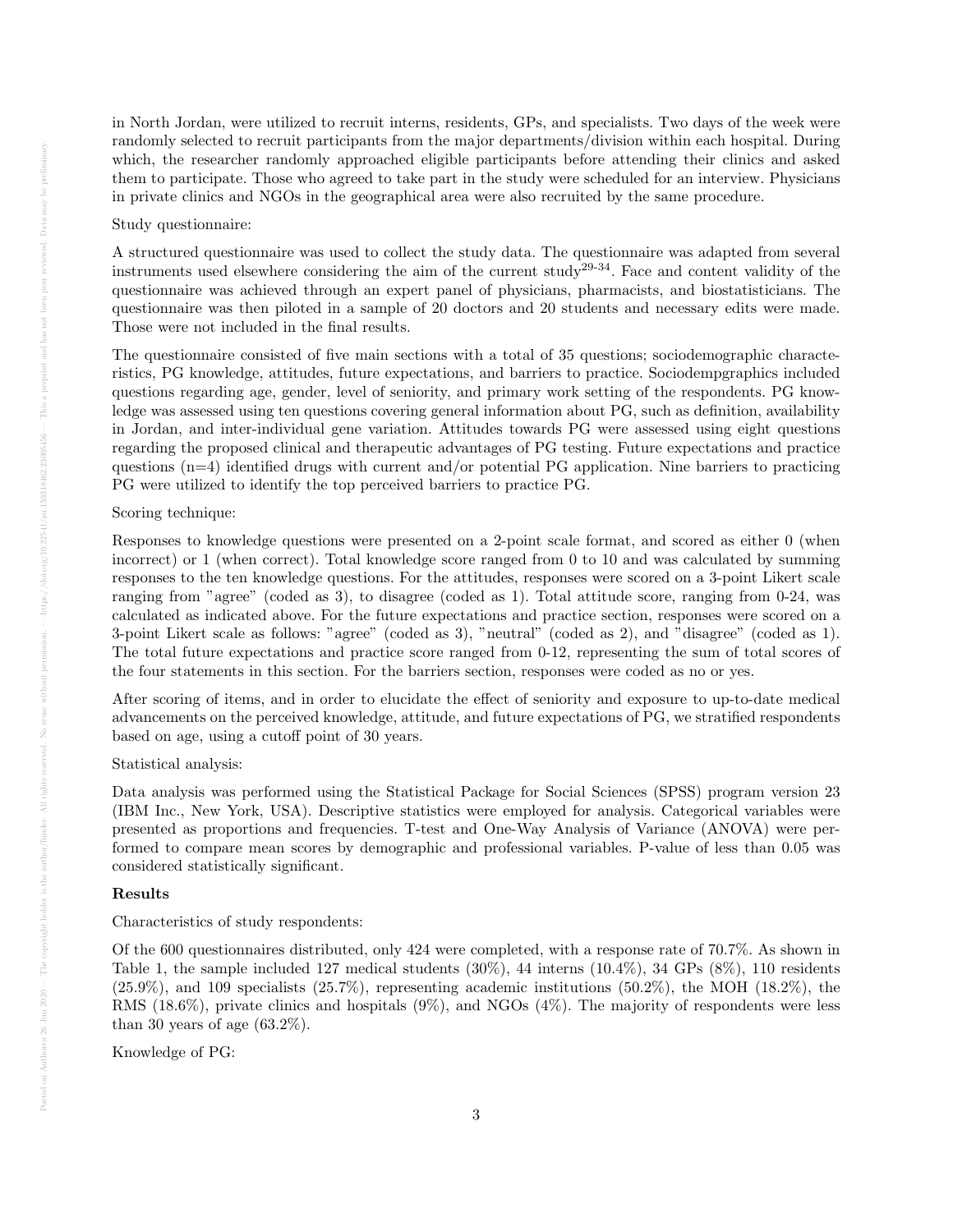The mean total knowledge score  $(\pm SD)$  for respondents was 5.42  $(\pm 1.51)$  out of 10. Of interest, about three quarters of participants were aware of the commercial availability of PG tests in Jordan ( $n = 317, 74.8\%$ ). No significant differences in the mean total knowledge scores were detected by gender  $(p=0.84)$ , seniority level  $(p= 0.45)$ , and by primary work settings  $(p= 0.19)$ , as shown in Table 2. Significant differences were detected in the mean knowledge score by age, as respondents [?]30 years old had significantly higher mean score  $(5.21 + 1.62)$  compared to their counterparts in the  $\langle 30 \rangle$  years group  $(5.54 + 1.43; p = 0.03)$ , as detailed in Table 2.

#### Attitude toward PG:

The mean (+-SD) total attitude score was 21.18 (+-2.58) out of 24. The vast majority of respondents had a positive attitude on all surveyed attitude items. For instance, approximately 77% of respondents agreed that PG testing will help to improve drug efficacy, 72% believed that it will help to decrease the time it takes to find the optimal dose of a drug, and almost 77% agreed that it will enable them to effectively control drug therapy expenditures. Encouragingly, 64.2% of our sample expressed interest in attending training sessions or workshops on PG in the future.

Moreover, there were no significant differences in mean total attitude score based on gender  $(p=0.13)$ , age groups ( $p= 0.19$ ), or primary work settings ( $p= 0.35$ ). However, stratifying respondents according to seniority levels showed a significant difference in mean total attitude score, as the specialist physicians were found to have a higher mean attitude score  $(21.69 + -2.54)$  compared to residents  $(20.57 + -2.65; p=0.03)$ , as detailed in Table 2.

Future expectations and practice of PG:

Overall, the mean total future expectations and practice score of PG among respondents was 10.44 (+-1.64) out of 12. There were no significant differences in the mean total future expectations and practice score between males and females ( $p=0.83$ ), or for respondents aged [?]30 versus those aged  $\langle 30 \rangle (p= 0.05)$ , as shown in Table 2. However, classifying respondents based on the various primary work settings revealed a significant difference in mean total future expectations and practice score  $(p= 0.01)$ , as outlined in Table 2.

Perceived Barriers to Applied PG Testing in Jordan:

Our study had the advent of gauging the perceived barriers to practice of PG testing in Jordan by clinicians and medical students (Table 3). The majority of respondents (90.1%) voted that the prohibitive high cost of PG testing is the most important barrier to practice PG in Jordan, followed by lack of clinical guidelines (88.4%), limited provider of knowledge and awareness (86.8%), and lack of insurance coverage (83.7%). Other less frequent perceived barriers by our sample included: lack of time and resources to educate patients (76.9%), result takes too long for treatment decisions (74.3%), patients' anxiety regarding test results (55.9%), and that test results will not likely affect the treatment decision-making process (31.4%). Intriguingly, a minority of clinicians and medical students (39.6%) believed that their cultural and/or religious beliefs would affect the clinical practice of PG in North Jordan.

#### Discussion

The use of PG testing in clinical practice essentially aims to optimize treatment protocols, minimize the frequency of ADRs, and generally improve therapeutic outcomes<sup>35</sup>. Since physicians are the most valuable source in passing medical information to patients<sup>36</sup>, they should have a basic understanding of PG and conceptualize its validity. Ideally, physicians should also be aware of the most recent advancements in PG research. Our study, therefore, took impetus from this fact, and gauged the knowledge, attitude, and practice of PG among medical students and clinicians in different academic and non-academic health sectors, in addition to identifying the perceived barriers to its future application. The major highlight of this study is that physicians and medical students in North Jordan have, overall, low knowledge, however strongly positive attitude and future expectations toward PG, in spite of the perceived high cost and lack of clinical guidelines.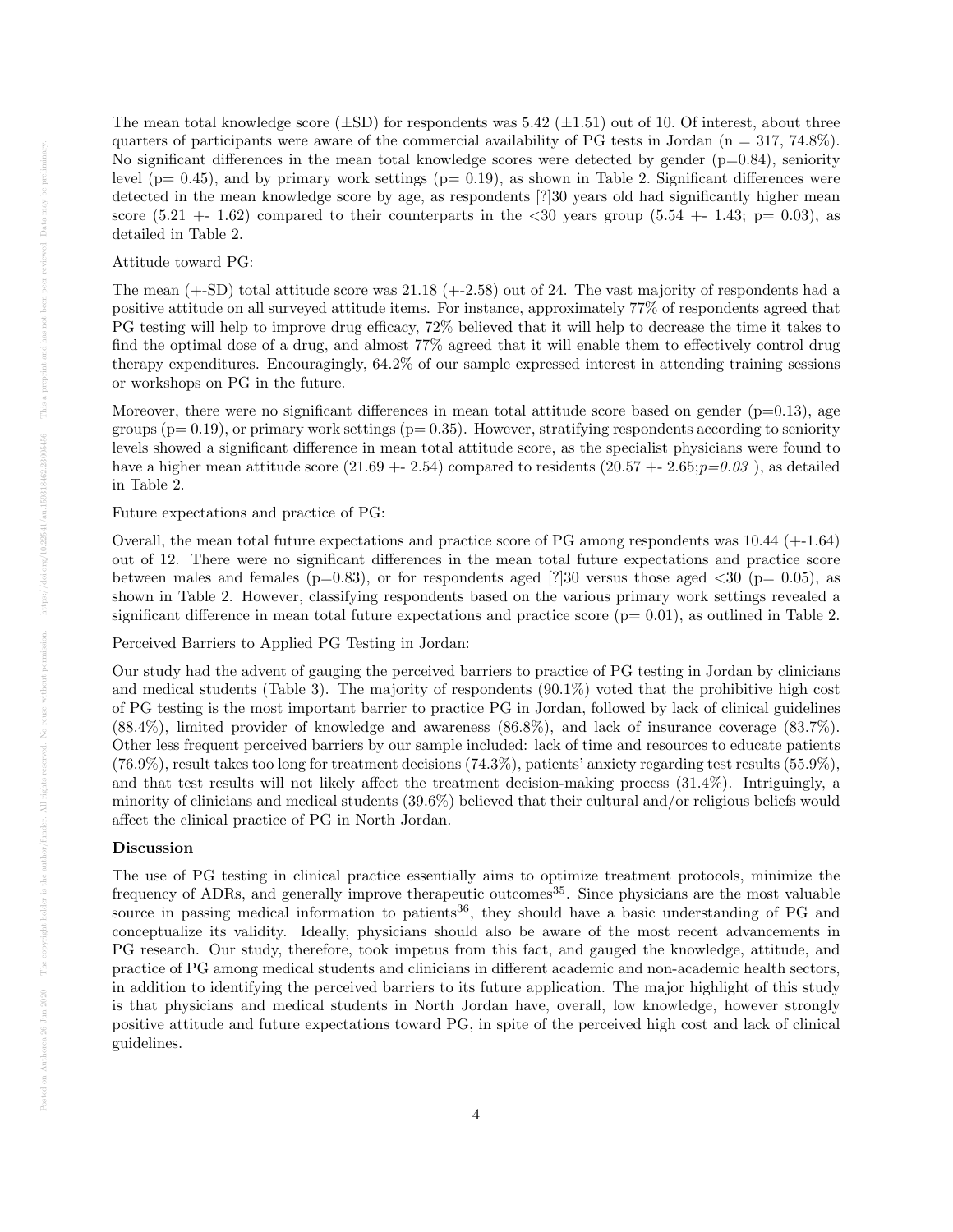Despite our finding of poor overall knowledge about PG among medical students and physicians, a deeper look into knowledge items suggests a promising future for PG in Jordan. Indeed, the majority of respondents were aware of PG and its importance in clinical practice, and the foreseen benefits on pharmaco-economy. Almost two thirds of the respondents were aware that PG tests are available in Jordan and could identify which medications require a genetic testing. Therefore, our results should be discussed in the wider context of novelty and recent emergence of PG as a concept. Poor overall knowledge of PG was actually evident in several similar studies around the world. For instance, Elewa*et al.* showed in 2015 a low mean awareness score among Qatari doctors and pharmacists about  $PG^{29}$ . Furthermore, Abdela *et al.* reported in 2017 a generally low knowledge about PG among Ethiopian healthcare providers<sup>33</sup>. Similar results were additionally obtained from India<sup>37</sup> and Kuwait<sup>34</sup>.

Interestingly, stratifying our respondents based on age using a cutoff point of 30 years revealed a significant difference in the mean total PG knowledge score between the younger and older generation. Those below 30 years of age were significantly more knowledgeable about PG than those above 30 years of age. This interesting finding could in part be attributed to the wide access and reliance of the younger generation on the modern and advanced means of education and learning, such as the social media applications and the various reputable open educational resources. Furthermore, one cannot overlook the fact that those students, interns, and residents have grown in an era of the expansive global interest in genetics post conclusion of the big human genome project in 2003<sup>38</sup>. Despite this seemingly higher knowledge level of the younger generation, we must emphasize here that academic institutions in Jordan still do not cover topics related to PG applications in their curricula. This indeed could largely explain the low overall knowledge scores among Jordanian students and physicians alike.

A previous study from Jordan by Jarrar in 2019 assessed the perception and knowledge of internist physicians about PG from various private and public Jordanian hospitals<sup>39</sup>. The study reported a generally good knowledge regarding the basic principles of PG, albeit still not widely practiced. It must be noted, however, that the author only included internist physicians in the study, and did not explore the perceptions of other medical and surgical disciplines, as well as medical students, interns, and residents, contrary to our study. Moreover, the report by Jarrar did not discuss issues related to future expectations and perceived barriers to PG application.

Several studies worldwide highlighted the overall positive attitude of healthcare professionals toward PG and its importance in improving the quality of health services they provided. These include studies from the  $USA^{40}$ , Canada<sup>41</sup>, Kuwait<sup>34</sup>, Qatar<sup>29</sup>, India<sup>37</sup>, and Jordan<sup>39</sup>. Our results here reinforce such observations. Counterintuitive to our aforementioned findings on knowledge, specialists had a slightly stronger positive attitude towards PG application than residents  $(p=0.03)$ , possibly because the latter fear that such tool might add an extra load on their job duties. Nonetheless, this finding encouragingly sheds light on the importance of PG in clinical practice from the point of view of the most senior professionals. Our results, as well as of others, of a low overall knowledge coupled with a strongly positive attitude about PG among physicians represent an urgent call for a quick goal-oriented educational strategy. Such strategy should comprehensively aim to integrate PG concepts into medical curricula, promote the culture of continuous medical education for practitioners, and introduce PG application into clinical practice.

On the other hand, the overall future expectations and practice score in our sample was remarkably high. The majority of respondents were interested in applying PG in their future practice, representing a promising outcome of our study. In spite of the statistically significant differences in future expectations of respondents depending on age and primary work settings, perhaps due to variability in sample sizes of these groups, the overall context remains bright.

The current study had the advent of gauging the perceived barriers to practice of PG testing in Jordan by clinicians and medical students. According to our survey, the major concern of clinicians was the expensive cost of PG tests coupled with a lack of insurance coverage, in agreement with several other studies published elsewhere<sup>29,40</sup>. Additionally, lack of approved clinical guidelines and the limited provider knowledge and awareness about PG were high among our respondents. Importantly, this finding emphasizes our belief that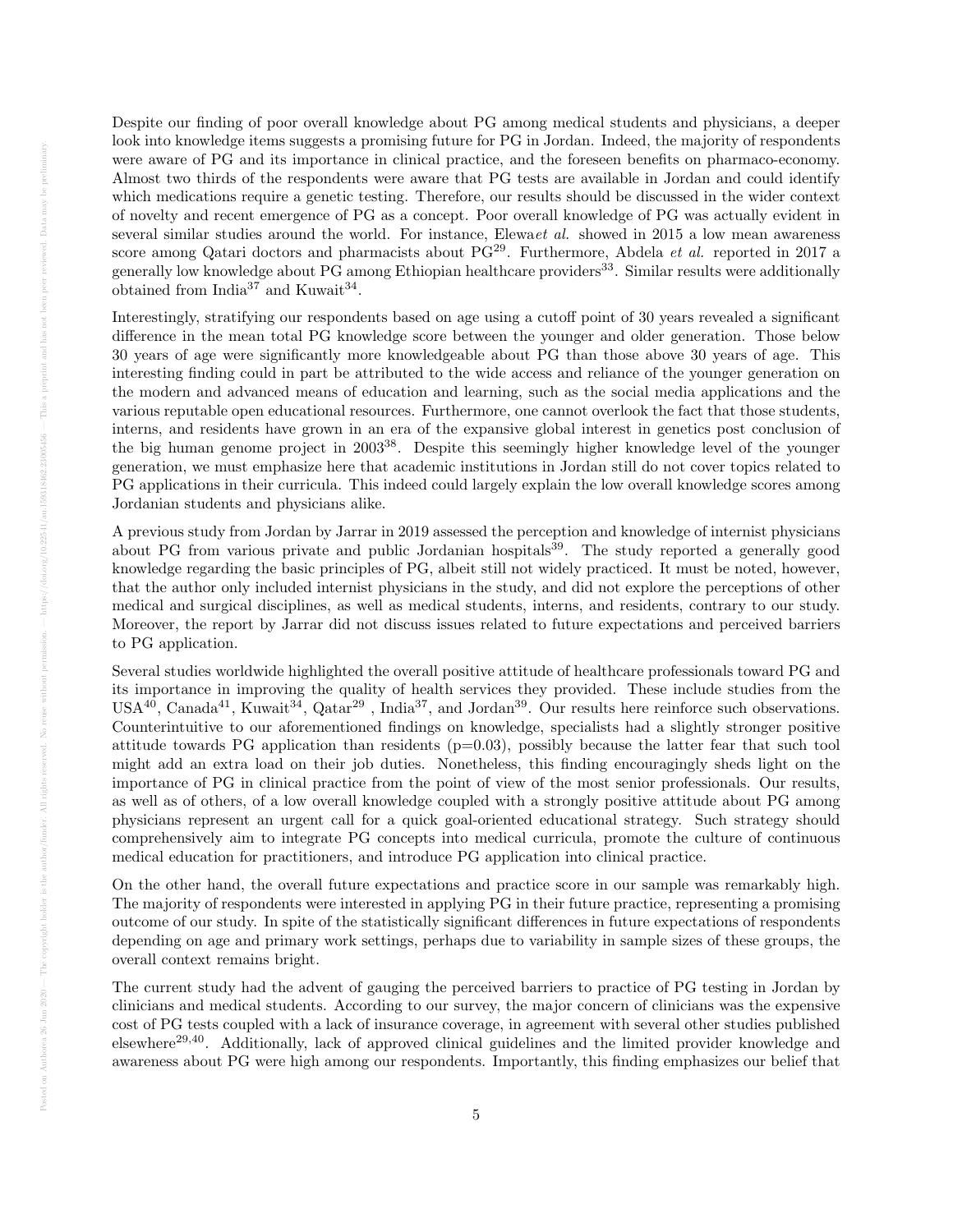our clinicians still struggle to interpret PG test results and would find it difficult counseling the patients about their consequences. Intriguingly, only a minority of our clinicians and medical students (39.6%) believed that their cultural and/or religious beliefs would affect the clinical practice of PG in a conservative community like North Jordan.

Our study manifests a few limitations. First, the response rate was fairly low. However, we assume that a higher response rate might have a more detrimental impact on the overall knowledge and attitude of participants. Second, generalizability of our results is of concern, as the sample was recruited solely from North Jordan, although national differences in knowledge, attitude, and practice of PG by geographic location have not been previously reported. Furthermore, we believe that this study presents a pilot assessment that has a potential on national aspects. Third, the scales utilized in the current study were collapsed into the minimum categories. Such approach is justified by the evidence showing that Arabs, similar to other non-European-American groups, are less likely to use middle response categories when presented a greater number of options $42,43$ .

In conclusion, physicians and medical students in Jordan have low overall knowledge, however strongly positive attitude and future expectations toward PG. High cost, lack of clinical guidelines and insurance coverage, and poor awareness are among the major barriers towards PG applications in Jordan. Our study supports the findings of several other studies worldwide to adopt PG and calls for urgent training and educational programs to enhance its practical practice.

## Disclosures

The authors report no conflicts of interest.

#### Ethical Approval

Informed consent was obtained from all individual participants included in the study. The study design and procedure were approved by the Institutional Review Board at Jordan University of Science and Technology.

#### References

1. Maitland-van der Zee, A.H., A. de Boer, and H.G. Leufkens, The interface between pharmacoepidemiology and pharmacogenetics. Eur J Pharmacol, 2000. 410 (2-3): p. 121-130.

2. Abrahams, E., Right drug-right patient-right time: personalized medicine coalition. Clin Transl Sci, 2008. 1 (1): p. 11-2.

3. Lazarou, J., B.H. Pomeranz, and P.N. Corey, Incidence of adverse drug reactions in hospitalized patients: a meta-analysis of prospective studies. JAMA, 1998. 279 (15): p. 1200-5.

4. Evans, W.E. and H.L. McLeod, Pharmacogenomics–drug disposition, drug targets, and side effects. N Engl J Med, 2003.348 (6): p. 538-49.

5. Prado, M.S., K. Bendtzen, and L.E.C. Andrade, Biological anti-TNF drugs: immunogenicity underlying treatment failure and adverse events. Expert Opin Drug Metab Toxicol, 2017. 13 (9): p. 985-995.

6. Gomez, A. and M. Ingelman-Sundberg, Pharmacoepigenetics: its role in interindividual differences in drug response. Clin Pharmacol Ther, 2009. 85 (4): p. 426-30.

7. Choi, J.R., et al., Genetic Variations of Drug Transporters Can Influence on Drug Response in Patients Treated with Docetaxel Chemotherapy. Cancer Res Treat, 2015. 47 (3): p. 509-17.

8. Hoehndorf, R., M. Dumontier, and G.V. Gkoutos, Identifying aberrant pathways through integrated analysis of knowledge in pharmacogenomics. Bioinformatics, 2012. 28 (16): p. 2169-75.

9. Tozzi, V., R. Libertone, and G. Liuzzi, HIV pharmacogenetics in clinical practice: recent achievements and future challenges. Curr HIV Res, 2008. 6 (6): p. 544-54.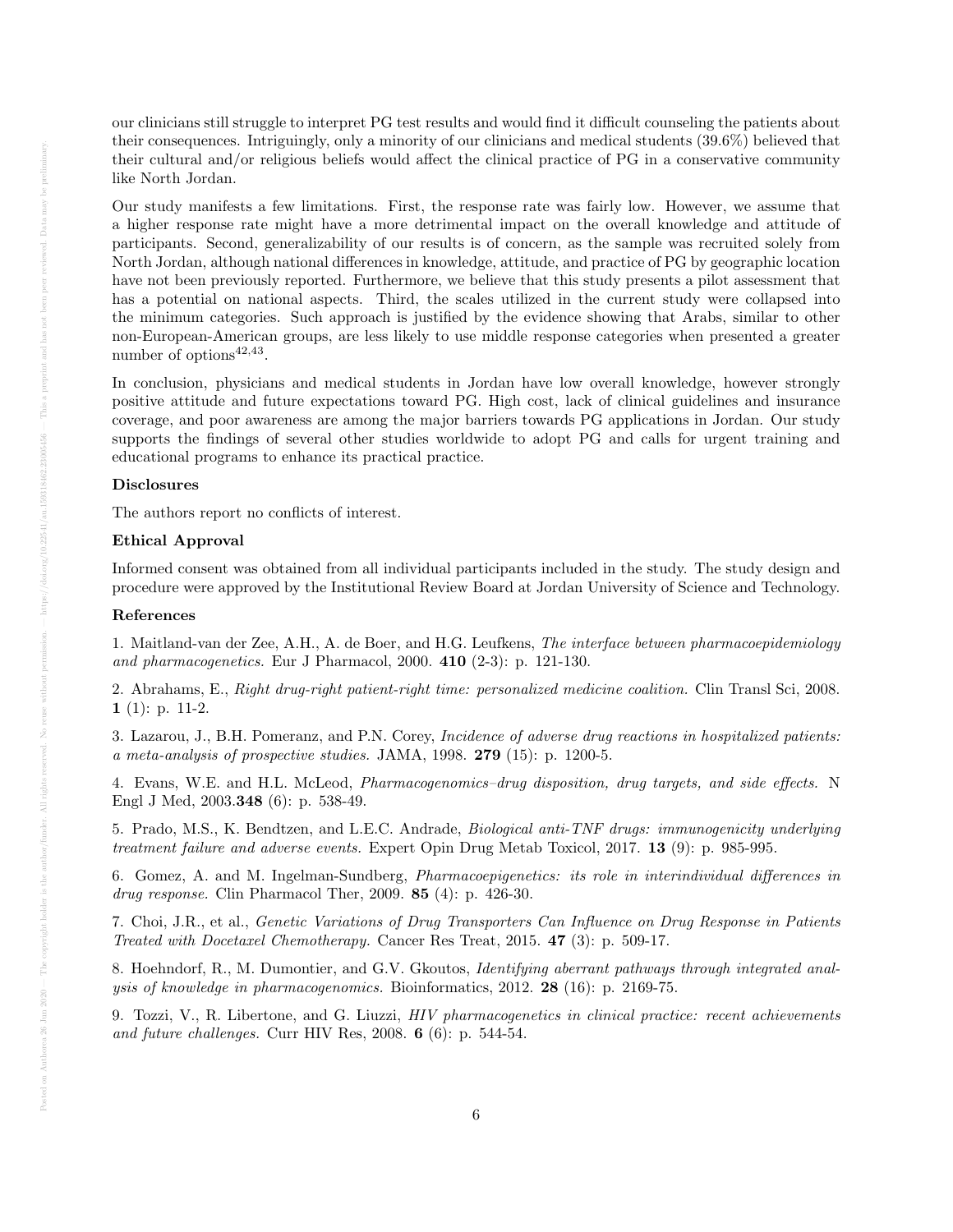10. Harper, A.R. and E.J. Topol, Pharmacogenomics in clinical practice and drug development. Nat Biotechnol, 2012. 30 (11): p. 1117-24.

11. Phillips, K.A., et al., Potential role of pharmacogenomics in reducing adverse drug reactions: a systematic review. JAMA, 2001.286 (18): p. 2270-9.

12. Pouget, J.G., et al., Pharmacogenetics and outcome with antipsychotic drugs. Dialogues Clin Neurosci, 2014. **16** (4): p. 555-66.

13. Flowers, C.R. and D. Veenstra, The role of cost-effectiveness analysis in the era of pharmacogenomics. Pharmacoeconomics, 2004.22 (8): p. 481-93.

14. Savage, D.R., U.S. Food, and A. Drug, FDA guidance on pharmacogenomics data submission. Nat Rev Drug Discov, 2003.2 (12): p. 937-8.

15. Davies, S.M., Pharmacogenetics, pharmacogenomics and personalized medicine: are we there yet? ASH Education Program Book, 2006. 2006 (1): p. 111-117.

16. Leong, S.L., et al., Roles of pharmacogenomics in non-anthracycline antineoplastic-induced cardiovascular toxicities: A systematic review and meta-analysis of genotypes effect. International journal of cardiology, 2019. 280 : p. 190-197.

17. Lowitt, M.H. and N.H. Shear, Pharmacogenomics and dermatological therapeutics. Archives of dermatology, 2001.137 (11): p. 1512-1514.

18. Cavallari, L.H., J. Shin, and M.A. Perera, Role of pharmacogenomics in the management of traditional and novel oral anticoagulants. Pharmacotherapy: The Journal of Human Pharmacology and Drug Therapy, 2011. 31 (12): p. 1192-1207.

19. Lunshof, J.E. and D. Gurwitz, Pharmacogenomic testing: knowing more, doing better. Clin Pharmacol Ther, 2012. 91 (3): p. 387-9.

20. Wadelius, M. and A. Alfirevic, Pharmacogenomics and personalized medicine: the plunge into nextgeneration sequencing . 2011, Springer.

21. Shah, J., Criteria influencing the clinical uptake of pharmacogenomic strategies. BMJ, 2004. 328 (7454): p. 1482-6.

22. Overby, C.L., et al., Feasibility of incorporating genomic knowledge into electronic medical records for pharmacogenomic clinical decision support. BMC Bioinformatics, 2010. 11 Suppl 9 : p. S10.

23. Altar, C.A., et al., Clinical validity: Combinatorial pharmacogenomics predicts antidepressant responses and healthcare utilizations better than single gene phenotypes. Pharmacogenomics J, 2015. 15 (5): p. 443-51.

24. Benitez, J., et al., The clinical validity and utility of combinatorial pharmacogenomics: Enhancing patient outcomes. Appl Transl Genom, 2015. 5 : p. 47-9.

25. Carlberg, C., The need for education in personalized medicine. Personalized medicine, 2012. 9 (2): p. 147-150.

26. Zachary III, W. and E.P. Armstrong, Health care professionals' perceptions of the role of pharmacogenomic data. Journal of Managed Care Pharmacy, 2002. 8 (4): p. 278-284.

27. Tranter, B. and S. Noble, Communication in oncology pharmacy: The challenge of treatment adherence. Oxford Textbook of Communication in Oncology and Palliative Care, 2017: p. 328.

28. K Zgheib, N., F. Ghaddar, and R. Sabra, Teaching pharmacogenetics in low and middle-income countries: team based learning and lessons learned at the American University of Beirut. Current Pharmacogenomics and Personalized Medicine (Formerly Current Pharmacogenomics), 2011. 9 (1): p. 25-40.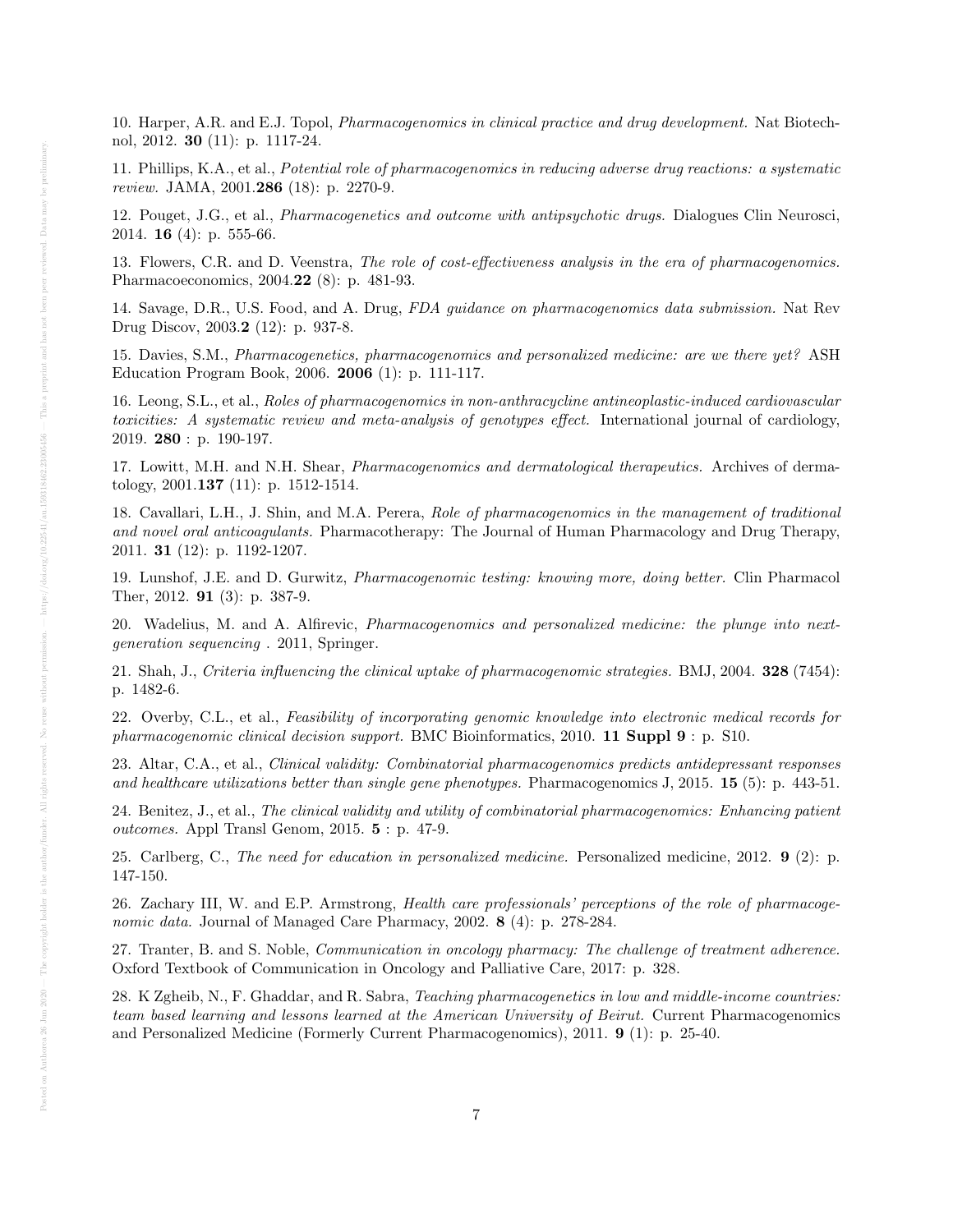29. Elewa, H., et al., A survey on the awareness and attitude of pharmacists and doctors towards the application of pharmacogenomics and its challenges in  $Q_{\text{atar}}$ . J Eval Clin Pract, 2015. 21 (4): p. 703-9.

30. AlEjielat, R., et al., An evaluation of the knowledge, opinions, expectations and concerns toward pharmacogenomics among Jordanian pharmacists. Personalized medicine, 2016. 13 (2): p. 143-154.

31. Muzoriana, N., et al., Knowledge, attitude, and perceptions of pharmacists and pharmacy students towards pharmacogenomics in Zimbabwe.Pharmacy, 2017. 5 (3): p. 36.

32. Perwitasari, D., et al., Knowledge, Awareness and Attitude of Pharmacists toward Pharmacogenetic Practice: Perspective of Community and Hospital in Yogyakarta, Indonesia. J Community Med Health Educ, 2017. 7 (568): p. 2161-0711.1000568.

33. Abdela, O.A., et al., Ethiopian health care professionals' knowledge, attitude, and interests toward pharmacogenomics.Pharmacogenomics and personalized medicine, 2017. 10 : p. 279.

34. Albassam, A., et al., Knowledge, perceptions and confidence of physicians and pharmacists towards pharmacogenetics practice in Kuwait.PloS one, 2018. 13 (9).

35. Offit, K., Personalized medicine: new genomics, old lessons.Human genetics, 2011. 130 (1): p. 3-14.

36. Xie, B., D.M. Dilts, and M. Shor, The physician–patient relationship: the impact of patient-obtained medical information.Health economics, 2006. 15 (8): p. 813-833.

37. Arathy, R., J. Chacko, and S. Pillai, A knowledge, attitude, and practices study of pharmacogenomics and its educational needs among doctors in a tertiary care hospital. National Journal of Physiology, Pharmacy and Pharmacology, 2019. 9 (2): p. 99-102.

38. Collins, F.S., M. Morgan, and A. Patrinos, The Human Genome Project: lessons from large-scale biology. Science, 2003.**300** (5617): p. 286-90.

39. Jarrar, Y., Perception of primary care physicians' toward pharmacogenetics in Jordan. Jordan Med J, 2019. 53 (3): p. 81-89.

40. Gallipani, A., et al., Prescriber Attitudes Toward Implementation of Pharmacogenomic Testing in a Family Medicine Residency Program. PRiMER, 2018. 2 .

41. Bonter, K., et al., Personalised medicine in Canada: a survey of adoption and practice in oncology, cardiology and family medicine.BMJ open, 2011. 1 (1): p. e000110.

42. Hui, C.H. and H.C. Triandis, Effects of culture and response format on extreme response style. Journal of Cross-Cultural Psychology, 1989.

43. NO, T.D.H., Arab Cultural Awareness: 58 Factsheets. 2006.

## Tables

Table 1: Major characteristics of study participants  $(N = 424)$ .

Table  $2$ : Distribution of total knowledge, attitude, and future expectations and practice scores according to certain sociodemographic and professional variables.

Table 3: Frequency distribution of perceived barriers to practice of PG testing in Jordan.

#### Hosted file

```
Table 1.docx available at https://authorea.com/users/337111/articles/462762-knowledge-
attitude-future-expectations-and-perceived-barriers-of-medical-students-and-physicians-
regarding-pharmacogenomics-in-jordan
```
#### Hosted file